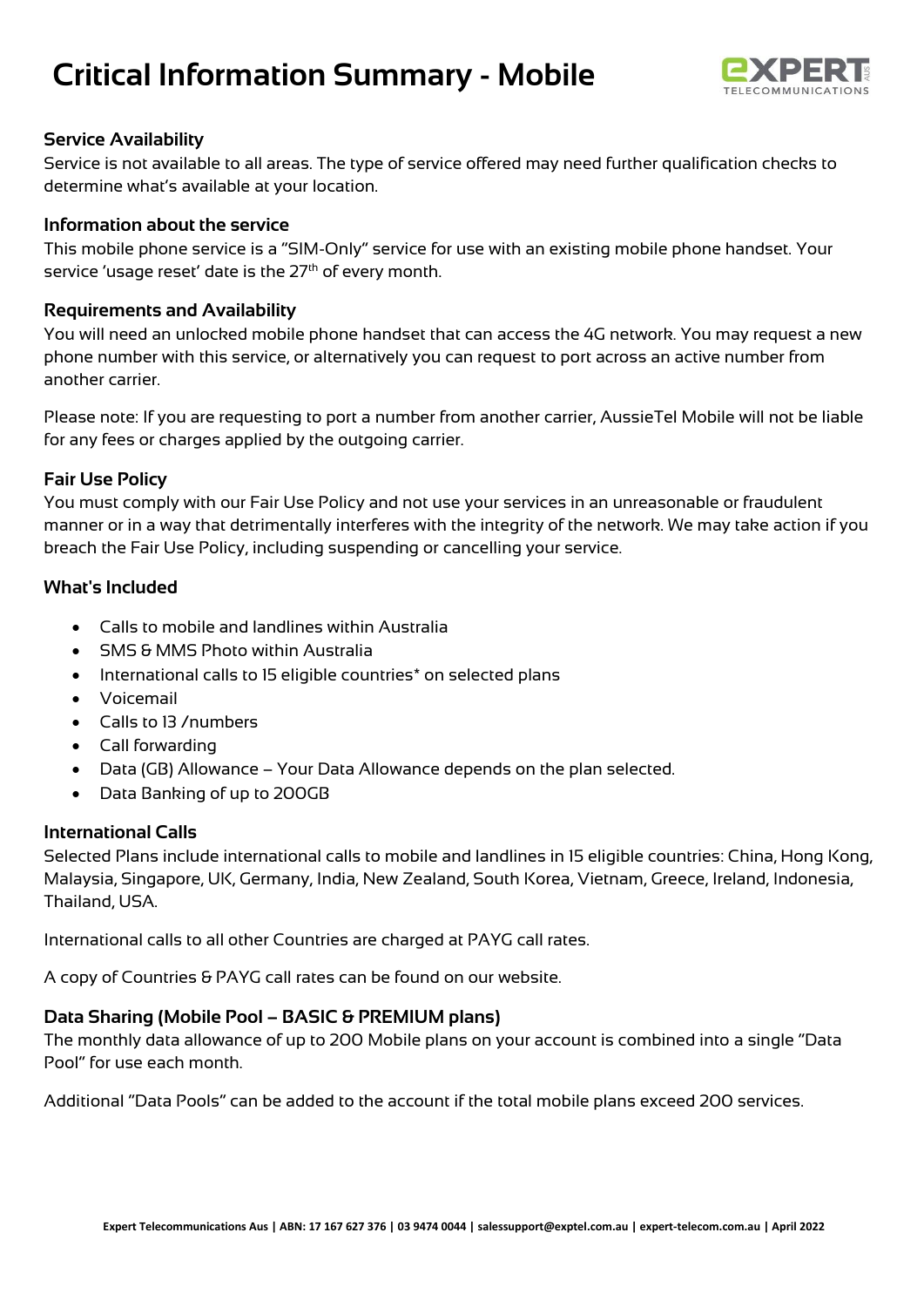# **Data Banking (Mobile Bank – ESSENTIAL & DELUXE plans)**

You can bank up to 200GB in unused data. At the end of your monthly billing cycle, any unused data goes into your "data bank" for use in the next monthly billing cycle. Any data in your data bank is forfeited if your mobile plan is downgraded. Your banked data will remain if your mobile plan is upgraded.

# **Excess Data Usage**

Data usage will stop working on your phone for the month if your Data Pool Allowance is reached.

## **Exclusions**

This plan is for use in Australia. International calls, SMS, and MMS to a country not listed in the table above will be charged at PAYG rates.

Non-standard calls and SMS/MMS (such as directory assistance, time and weather services, Telstra and Optus mobile satellite numbers, video MMS etc.) will be charged at PAYG rates.

## **International Roaming**

International Roaming is available in eligible countries. International Roaming is disabled by default and can be turned on by calling us on 03 9474 0044

A daily roaming pack gives you unlimited calls and texts from eligible countries, plus 200MB of data for \$15 per day. This pack is automatically activated when you arrive ineligible countries and use your service. It will expire 24 hours after activation and will be added every 24 hours if you continue to use our services overseas. You can find more information about International Roaming and Travel Packs on our website.

## **Coverage**

The mobile product of AussieTel Technologies provides a 4G coverage footprint of 97.9% and a combined 4G and 3G coverage footprint of more than 98.8% of the Australian population covering 1.62million square kilometres. You can check if service is available at your location by using the coverage map on our website.

## **Service Provider**

AussieTel Technologies acts as a reseller and uses part of the 4G and 3G mobile network and capabilities of Telstra Corporation Limited to provide our mobile services. Despite this, AussieTel Technologies is responsible for providing the service to you and is not affiliated with or related to the principal carrier.

# **Understanding My Bill**

Your bill is issued on the same date each month. You're billed in advance for the minimum monthly charge, and in arrears for any usage not included in your plan.

You may also be charged for individual services until all those in your plan are connected, so your first few bills may be higher or lower than expected. When you start or change your plan part way through a billing period, your first bill will have additional charges.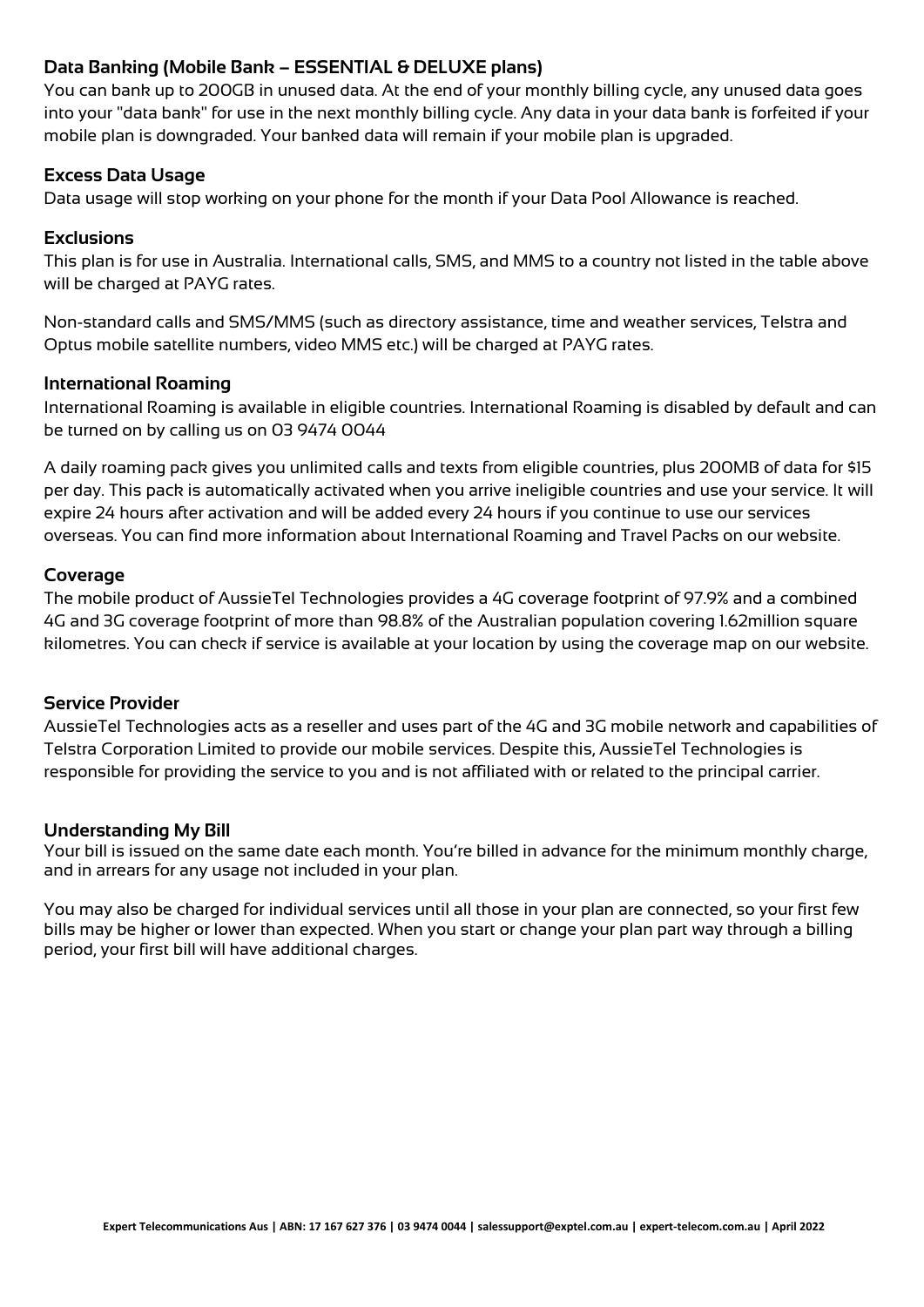# **Pricing Information**

| Product:<br><b>Data Pooling</b>             | <b>ESSENTIAL 3</b> | <b>ESSENTIAL 10</b> | <b>DELUXE 20</b>          | <b>DELUXE 40</b>          |
|---------------------------------------------|--------------------|---------------------|---------------------------|---------------------------|
| <b>Minimum Monthly</b><br><b>Access Fee</b> | \$25.00            | \$30.00             | \$40.00                   | \$50.00                   |
| <b>Data Inclusion</b>                       | 3GB                | 10GB                | 20GB                      | 40GB                      |
| Calls & SMS (AU)                            | Included           | <b>Included</b>     | Included                  | Included                  |
| <b>International Calling</b>                | <b>PAYG</b>        | <b>PAYG</b>         | 15 Selected<br>Countries* | 15 Selected<br>Countries* |
| <b>Minimum Cost</b><br>(12-month term)      | \$300.00           | \$360.00            | \$480.00                  | \$600.00                  |
| <b>Minimum Cost</b><br>(24-month term)      | \$600.00           | \$720.00            | \$960.00                  | \$1,200.00                |

| <b>Product:</b><br><b>Data Banking</b>      | <b>BTL3</b> | <b>BASIC10</b> | <b>PREMIUM</b><br>20      | <b>PREMIUM</b><br>30      | <b>PREMIUM</b><br>60      | <b>PREMIUM</b><br>100     |
|---------------------------------------------|-------------|----------------|---------------------------|---------------------------|---------------------------|---------------------------|
| <b>Minimum Monthly</b><br><b>Access Fee</b> | \$20.00     | \$25.00        | \$35.00                   | \$45.00                   | \$55.00                   | \$75.00                   |
| <b>Data Inclusion</b>                       | 3GB         | 10GB           | 20GB                      | 30GB                      | 60GB                      | 100GB                     |
| Calls & SMS (AU)                            | Included    | Included       | Included                  | Included                  | Included                  | Included                  |
| <b>International Calling</b>                | <b>PAYG</b> | <b>PAYG</b>    | 15 Selected<br>Countries* | 15 Selected<br>Countries* | 15 Selected<br>Countries* | 15 Selected<br>Countries* |
| <b>Minimum Cost</b><br>(12-month term)      | \$240.00    | \$300.00       | \$420.00                  | \$540.00                  | \$660.00                  | \$900.00                  |
| <b>Minimum Cost</b><br>(24-month term)      | \$480.00    | \$600.00       | \$840.00                  | \$1,080.00                | \$1,320.00                | \$1,800.00                |

# **Additional Fees**

International Roaming Day Pack - (Unlimited calls, SMS, and 200mb Data) - \$15.00 per day Sim Card Postage - \$5.00 per Sim Card 5GB Recurring bolt-on - \$35.00 per month Activation Fee - \$4.50 per service

## **Minimum Contract Term**

12 months (24 month also available)